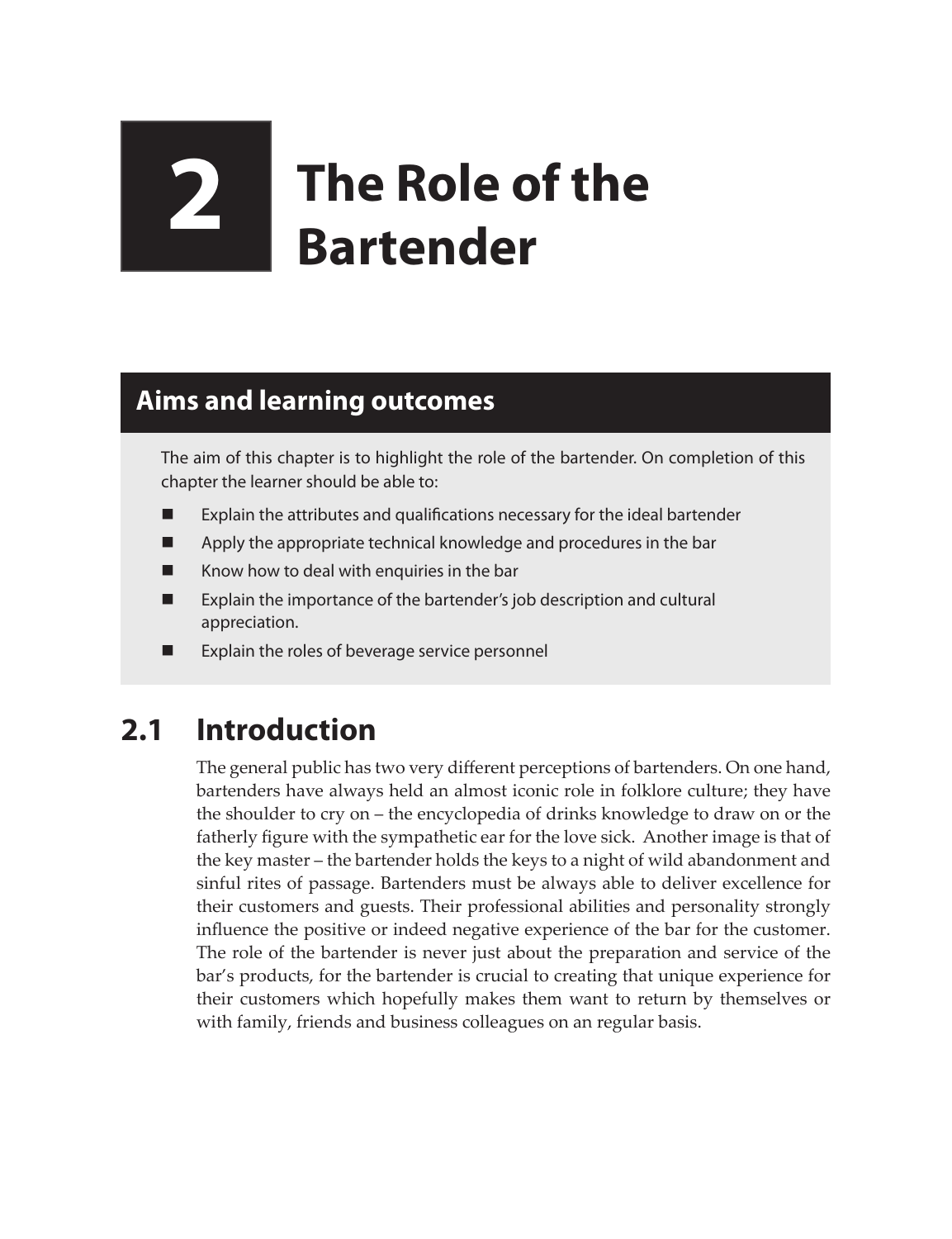### **2.2 Roles of the bartender**

The bartender is responsible for maintaining superior levels of beverage service to all customers at all times. Their duties involve taking orders and handling cash and control procedures to ensure the highest levels of cleanliness, safety, accountability and storage of all beverages in the bar and throughout the licensed premises. In some bars, bartenders with special skills and knowledge of preparing mixed drinks can be referred to as a *mixologist*. All mixologists are bartenders, but not all bartenders are mixologists. Regan (2003) argues that as bartenders we understand that mixologists should really be called 'cocktailians'. Either way, bartender and mixologist are terms that have come to be used synonymously in most bars.

Successful bartenders will normally have gentle arms to guide the troublemakers to the exits, gentle and strong elbows to raise a glass to toast a customer's birthday and to pour the contents (discretely) away after toasting. Strong wrists for shaking cocktails and gentle for stirring Martinis with precision. Acute hearing skills to take drink orders from multiple sources and to keep them in order, and strong hands able to be completely independent of one another, with the dexterity and motor skills required in modern busy food and beverage establishments to operate at various speeds. Regan (1993) states that 'a good bartender has as many faces as a clock'; while Murphy (2007) contends that good bartenders must be able to listen, to talk, to share and to deliver. Being able to listen to other people is an art and traditionally, if you respect the customer, the customer will respect you.

The bartender will play many roles in the bar, and management teams will seek to source and hire the very best bartenders to meet their new ever-changing hospitality environment. Bars are distinguished by their customers, their products, their marketplace and location, therefore the attributes and qualifications of the bartenders to be hired should differ per location. The majority of bar owners rank the following attributes and qualifications crucial during the recruitment, interview and trial periods:

- **Pleasing personality:** bartenders should be pleasant and good humored in their dealings with customers, superiors and colleagues.
- **Education**: bartenders must obtain or be given access to basic or advanced education commensurate with the bar and its marketplace. This might include additional courses in hospitality and customer care skills
- **Ability to work with other people**: bartenders should be able to work with their other colleagues and management and be capable of using their own initiative.
- **Honesty**: bartenders operate with large amounts of cash, tips, change and occasional requests from friends and the opposite sex for free drinks and food. It is therefore crucial that bartenders can be fully trusted at all times.
- **Punctuality**: to be on time for duty, as late arrivals cause a domino effect on service delivery for customers.